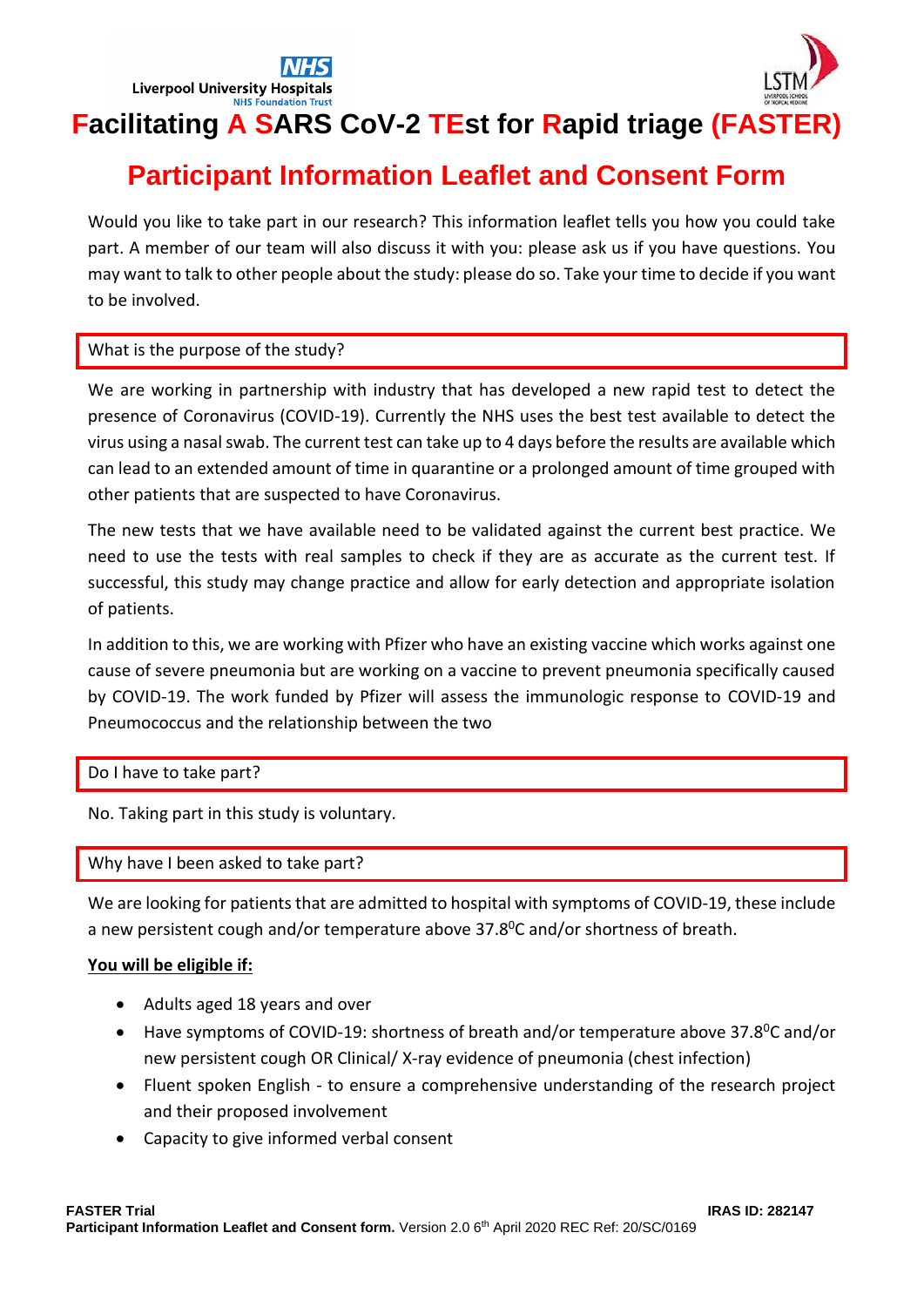

What happens if I choose to take part?

If you choose to take part in this study and the research team agrees that you are suitable, you will be asked to give verbal consent. A copy of this information sheet will be given to you to keep and a copy of your witnessed verbal consent form will be filed where possible.

The study will involve 4 visits over a minimum of 4-5 weeks. Samples and data will continue to be collected from you throughout your stay in hospital.

## **What samples do you take?**

We collect nasal, saliva, blood and urine samples to look for the virus and the immune response to the virus in the nose, saliva and blood.

**Nasosorption:** We put a small piece of blotting paper inside your nostril and hold it there for up to 3 minutes. This takes some concentrated secretions from inside your nose and will be repeated on each nostril

**Nasal& throat combined swabs:** We ask you to open your mouth and using a wooden spatula to keep your tongue out of the way, take a cotton swab (similar to a cotton bud), insert it into your mouth and wipe it over your throat. We then use the same swab, insert it into your nose and rotate it. We may repeat this three times at each visit.

**Throat swab:** We take a cotton swab and insert it into your mouth and wipe it over your throat. This is repeated at each visit.

**Blood samples:** We take blood samples from a vein in your arm (using a needle). We will take up to 22 mL (less than 5 teaspoons) during this visit.

**Saliva:** We will ask you to spit into a tube, up to 1ml.

**Urine:** We will take a 20ml urine sample.

**Oral test:** Some participants will be required to use an oral test to take some liquid and cells from their mouth, inside their cheek to test for COVID-19. These samples will be repeated at each time point.

You may be approached to take part in other research studies relating to COVID-19. You **are able** to take part in other research studies relating to COVID-19 as you wish. You may also be approached take part in a future research study, this would be discussed with them at the day 28 visit if appropriate. You would be consented separately for this under a separate study protocol.

| What will happen at each visit?                   |                                                                                    |  |  |
|---------------------------------------------------|------------------------------------------------------------------------------------|--|--|
| <b>Screening Period</b>                           |                                                                                    |  |  |
| If COVID-19 Negative: Study involvement completed |                                                                                    |  |  |
| <b>Witnessed Verbal</b>                           | A member of the research team will discuss the study involvement with you          |  |  |
| <b>Consent Visit: Day 0</b>                       | and you will have the opportunity to ask questions and discuss the study           |  |  |
| <b>Baseline samples</b>                           | directly with the researcher. If you are happy to take part in the study, you will |  |  |
|                                                   | be asked to give verbal consent. This will be witnessed and documented by a        |  |  |
|                                                   | member of the clinical team. We will ask you some questions about your             |  |  |
|                                                   | medical history, medications, social contacts                                      |  |  |
|                                                   |                                                                                    |  |  |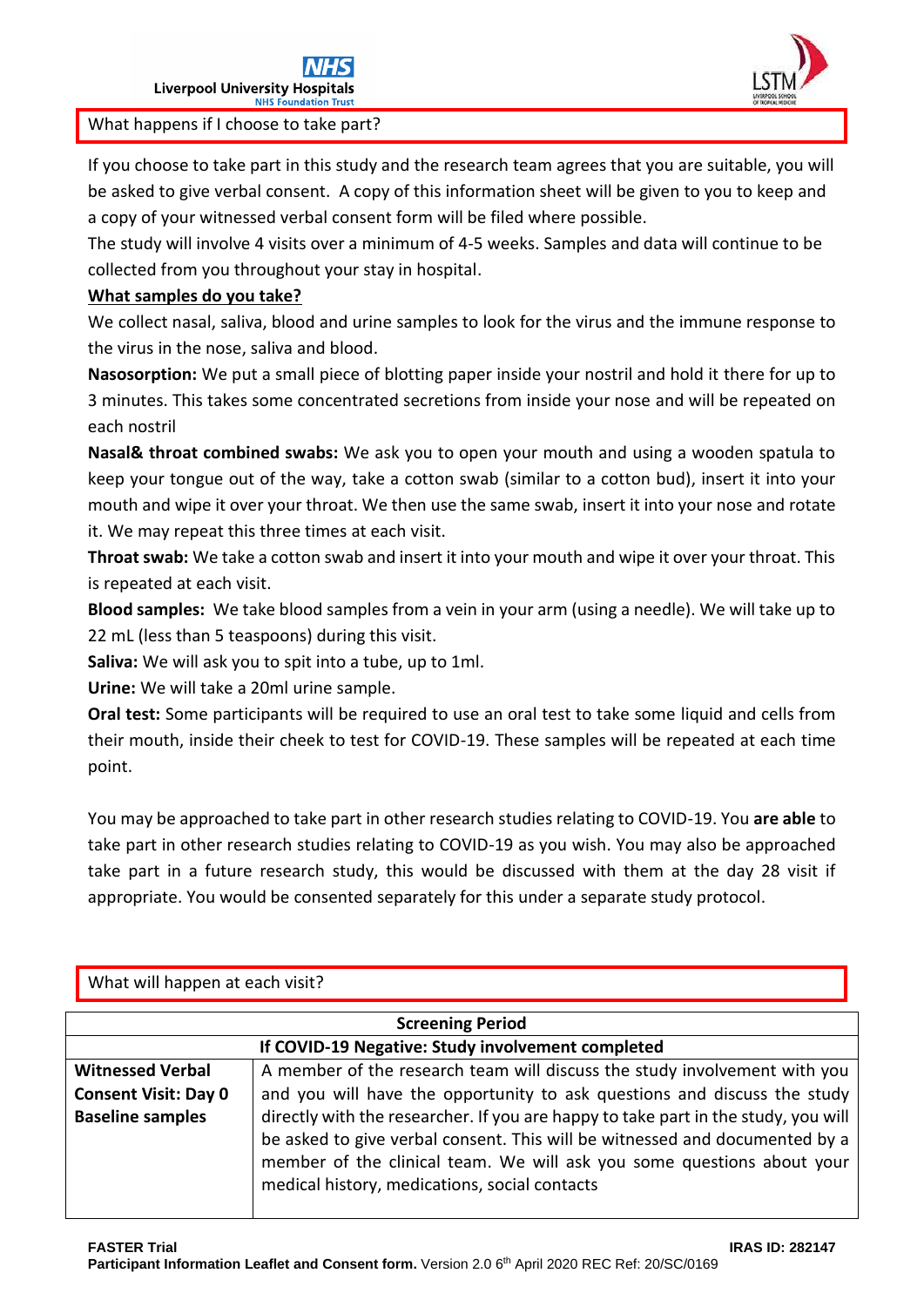



**Liverpool University Hospitals** 

| End of study                      |                                                                                                                                                                |  |  |
|-----------------------------------|----------------------------------------------------------------------------------------------------------------------------------------------------------------|--|--|
|                                   | A selected group of participants will undergo the oral test.                                                                                                   |  |  |
|                                   | taken during this visit.                                                                                                                                       |  |  |
| Visit 4: Day 28 *<br>$+/- 4$ days | A blood sample (up to 22ml/ less than five teaspoons) along with saliva, throat<br>swab, 2 nasosorption, up to 2 nasal/throat swabs and a urine sample will be |  |  |
|                                   | A selected group of participants will undergo the oral test.                                                                                                   |  |  |
|                                   | taken during this visit.                                                                                                                                       |  |  |
| $+/- 2$ days                      | swab, 2 nasosorption, up to 2 nasal/throat swabs and a urine sample will be                                                                                    |  |  |
| Visit 3: Day $7 *$                | A blood sample (up to 22ml/less than five teaspoons) along with saliva, throat                                                                                 |  |  |
|                                   | A selected group of participants will undergo the oral test.                                                                                                   |  |  |
|                                   | be taken during this visit.                                                                                                                                    |  |  |
| $+/- 1$ day                       | nasosorption, throat swab, up to 2 nasal/throat swabs and a urine sample will                                                                                  |  |  |
| Visit 2: Day 2 $*$                | A blood sample (up to 22ml/ less than five teaspoons) along with saliva, 2                                                                                     |  |  |
|                                   | A selected group of participants will undergo the oral test.                                                                                                   |  |  |
|                                   | taken during this visit.                                                                                                                                       |  |  |
|                                   | swab, 2 nasosorption, up to 2 nasal/throat swabs and a urine sample will be                                                                                    |  |  |
|                                   | <b>NHS Foundation Irust</b><br>A blood sample (up to 22ml/ less than five teaspoons) along with saliva, throat                                                 |  |  |

\* A group of participants selected by the research team

At each visit, the research team will access your medical records including your clinical results and they will ask about your symptoms.

If your results show that you are negative for COVID-19, you may be followed up at day 28 only. If day 28 occurs after hospital discharge, you may be invited to attend this visit in a clinic This will be arranged with you directly at a time to suit you.

## What are the benefits in taking part?

There are no direct benefits in taking part in the study and you will not receive any payment. The study may lead to the approval of a new diagnostic test for COVID-19 that is faster than the current test used in the NHS. This could lead to appropriate isolation and rapid results thereby reducing the risk to the wider community.

## What are the risks of being in the study?

The risks that you should consider *before* participation in this study are the risks associated with venepuncture, nasal and urine sampling.

**Blood sampling:** The risks associated with blood sampling (venepuncture) are minimal, but this may cause temporary pain, bruising and/or bleeding to your arm. The blood sampling will be performed by trained medical professionals.

**Nasal sampling:** There are limited risks associated with these samples. The nasal swab can be a little uncomfortable (this passes very quickly) and may cause a small amount of bleeding but this is uncommon. The nasosorption can tickle your nose a little.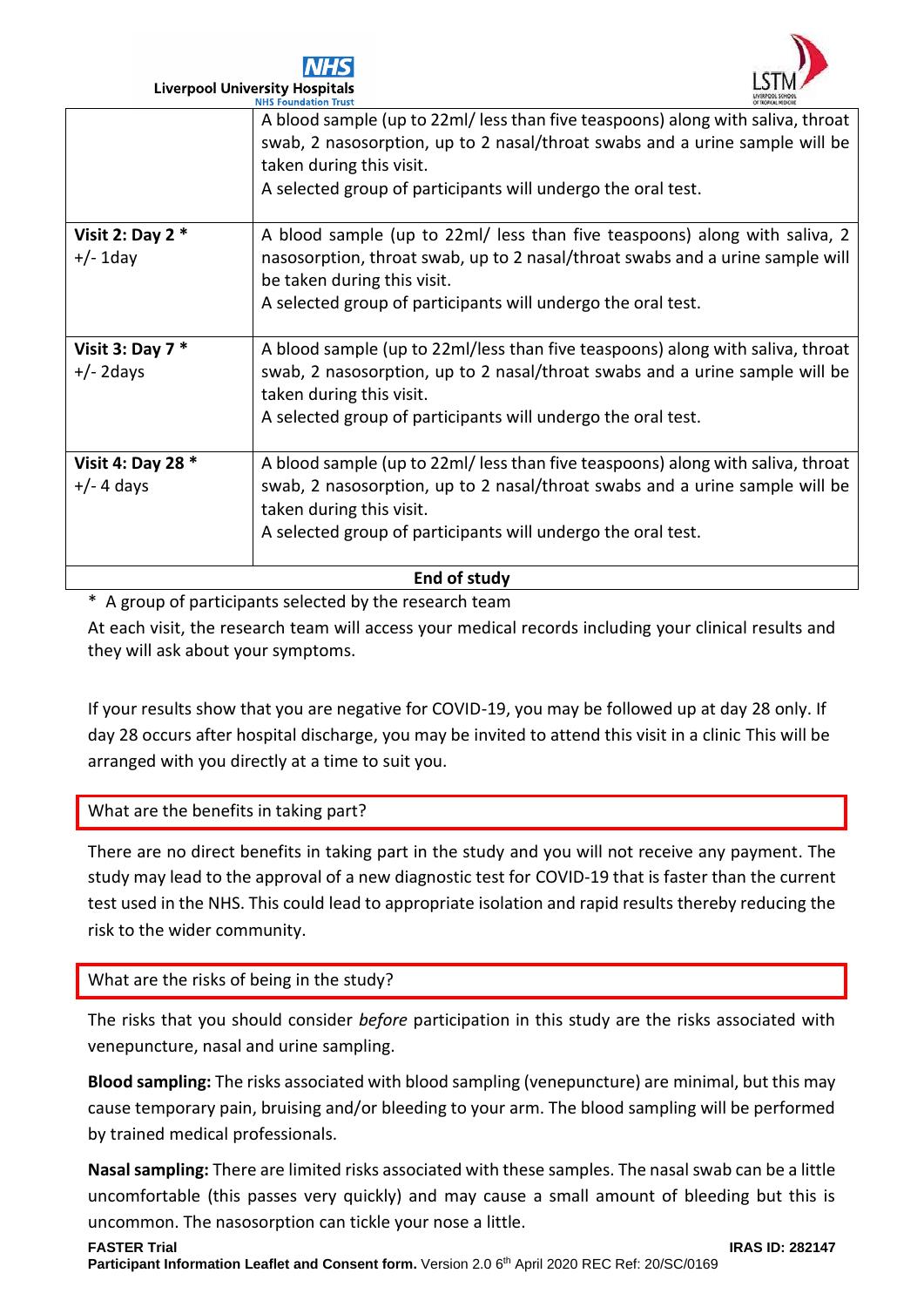



**Saliva sampling:** There is no risk involved in saliva sampling.

**Nasosorption sampling:** There is no risk involved in the nasosorption sampling, it may just tickle and can make you gag a little.

**Throat swab:** This may make you gag a little.

**Urine sampling:** There is no risk involved in urine sampling.

During the study, if you have any adverse events that you feel should be notified to the research team, you must self-report using the contact below

## What if there is a problem?

You can contact the research team by phone, they will answer any questions. Any medical care you need will be provided by the NHS.

## What if I wish to complain?

If you wish to complain about any aspect of the study, you can contact the study doctor or nurse. You can also contact the sponsor by email o[n lstmgov@lstmed.ac.uk](mailto:lstmgov@lstmed.ac.uk) Complaining will not affect the medical care you receive now or in the future.

The study is sponsored by the Liverpool School of Tropical Medicine (LSTM) and is covered by Clinical Trial Insurance.

## What if I change my mind, or want to stop?

Even if you do start in the study, you are free to stop at any time and without giving a reason. If you decide not to take part, or to withdraw from the study, this will have no effect on your future health care.

If you decide to stop or you are withdrawn from the study, we will continue to use the samples and information that we have already collected unless you tell us not to.

## Will my details be kept confidential?

Yes. For safety, we collect information about your medical history and contact details before you take part. The clinical research team use this information to check you are healthy, and to contact you when needed.

We will also collect information which allows us to understand more about the samples, for example, you age or sex. However, those outside of the clinical team are never given information that can identify you. Your samples are given a unique number, and your name is not used.

We will request information from your GP such as vaccination history, medical and medication history. We will send your GP a questionnaire for completion retrospectively. We do not expect to find anything which would affect your health care. If we do, we will let you and your GP know about it.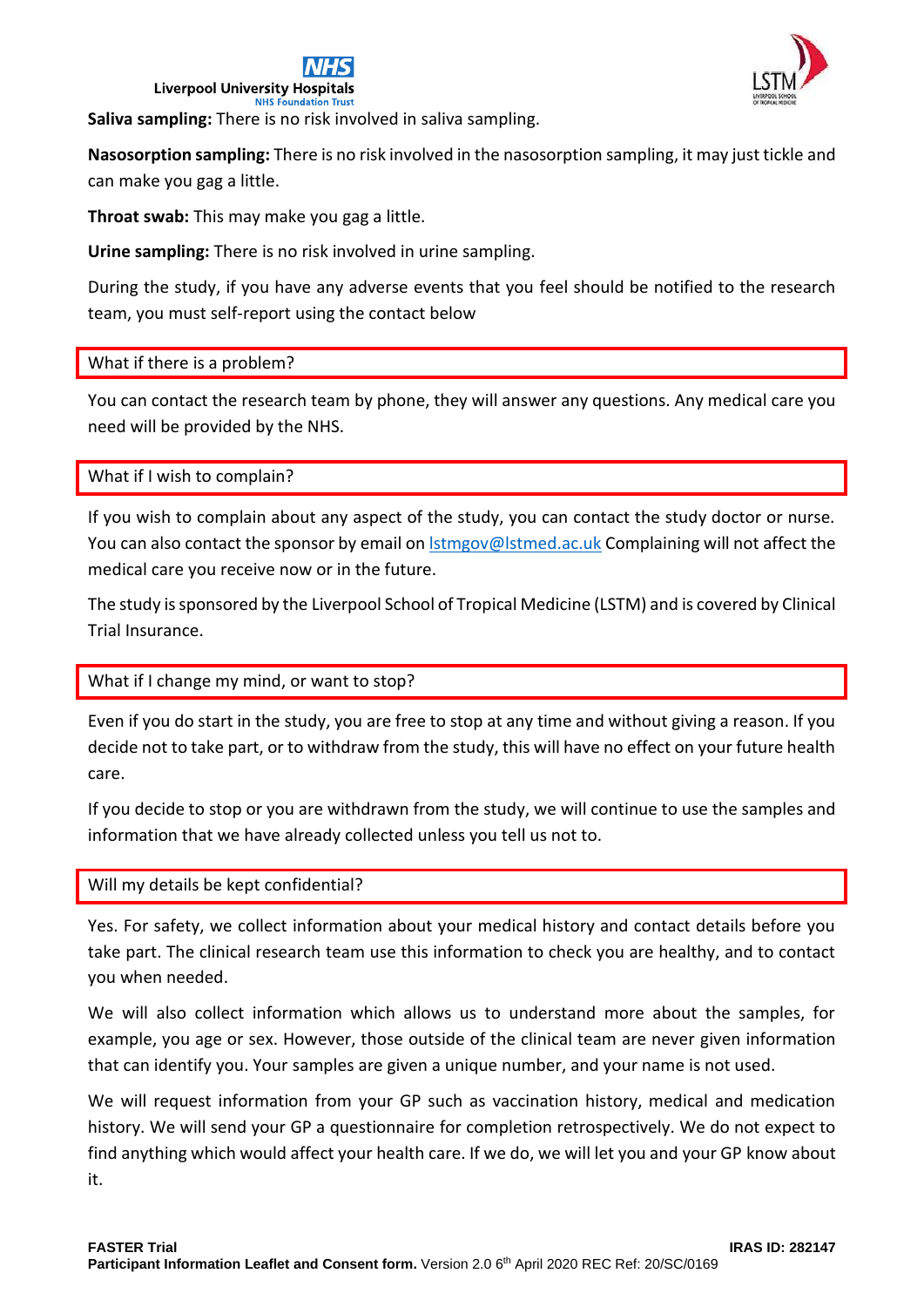

All data will be collected and stored at the LUHFT and the LSTM. It will be stored for a minimum period of 15 years. Your medical notes and research data are may be looked at by those who monitor the research.

### What will happen to my samples?

The samples taken during this study will be processed and stored in the LSTM. These samples will be gifted for future use in ethically approved research.

At the end of the study, remaining samples will be transferred to a research tissue bank held at the LSTM. All samples will be anonymised at the point of sampling. The stored samples will be analysed as and when new technology becomes available, when new scientific questions arise relating to protection and susceptibility of respiratory disease. Samples may be sent to national and international collaborating laboratories for their expertise however all identifiable information will be removed.

## **Contact details**

General questions and self-reported adverse events: please contact the research team on 07740 410 290 or 0151 702 9424 during normal working hours.

*The Chief Investigator for this study is Dr Andrea Collins. You may contact her at the LSTM, Liverpool Life Sciences Accelerator Building, 1 Daulby Street, Liverpool, L7 8XZ, UK. Telephone: 0151 702 9439. This research is sponsored by the LSTM. It is funded by LSTM and Pfizer Inc. The research has been reviewed for scientific content by an external panel. The National Research Ethics Service Committee has reviewed the study and given approval for it to take place.*

*LSTM is the sponsor for this study based in the United Kingdom. We will be using information from you and your medical records in order to undertake this study and will act as the data controller for this study. This means that we are responsible for looking after your information and using it properly. LSTM will keep identifiable information about you 10 years after the study has finished.*

*Your rights to access, change or move your information are limited, as we need to manage your information*  in specific ways in order for the research to be reliable and accurate. If you withdraw from the study, we will *keep the information about you that we have already obtained. To safeguard your rights, we will use the minimum personally-identifiable information possible.*

*You can find out more about how we use your information by contactin[g dataprotection@lstmed.ac.uk.](mailto:dataprotection@lstmed.ac.uk)*

*LSTM will use your name, NHS number and contact details to contact you about the research study, and make sure that relevant information about the study is recorded for your care, and to oversee the quality of the study. Individuals from LSTM and regulatory organisations may look at your medical and research records to check the accuracy of the research study. LSTM (research site) will pass these details to LSTM (sponsor) along with the information collected from you and your medical records. The only people in LSTM who will have access to information that identifies you will be people who need to contact you to regarding your participation in the research or audit the data collection process. The people who analyse the information will not be able to identify you and will not be able to find out your name, NHS number or contact details.*

*LSTM (research site) will keep identifiable information about you from this study for 10 years after the study has finished.*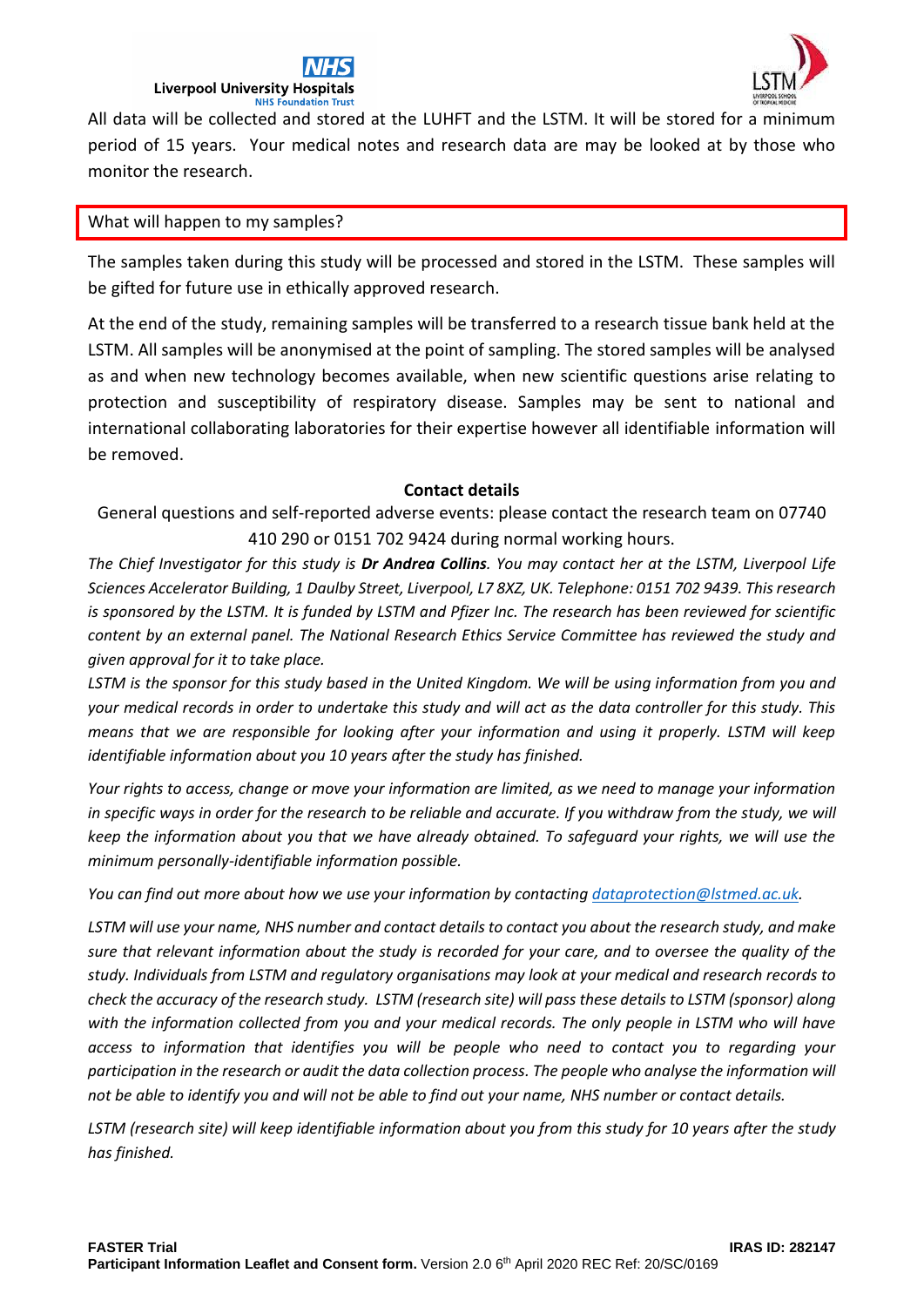



*LSTM will collect information about you for this research study from you and/or your GP records. Your GP will not provide any identifying information about you to LSTM. We will use this information to confirm your eligibility*

*This information will not identify you and will not be combined with other information in a way that could identify you. The information will only be used for the purpose of health and care research and cannot be used to contact you or to affect your care. It will not be used to make decisions about future services available to you, such as insurance.*